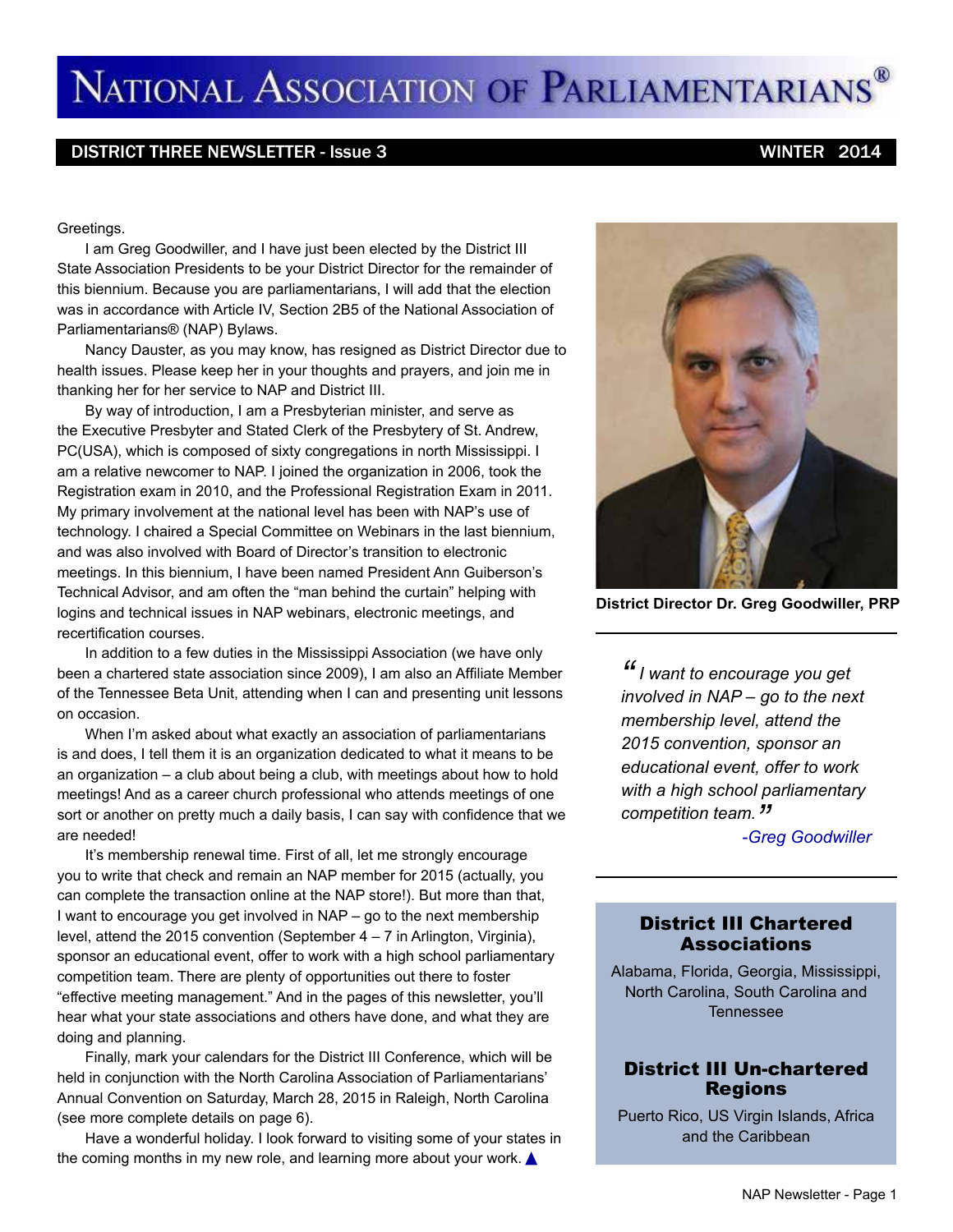### NORTH CAROLINA

North Carolina Association of Parliamentarians held a study session for its members in September. Henry Jones, Esq., lead a discussion on RONR and North Carolina law. Topics submitted by the membership were also addressed.

NCAP President Tannis F. Nelson recently earned accreditation as a Professional Registered Parliamentarian. Congratulations, Tannis!

#### **NCAP's Annual Meeting**

will be held March 21, 2015 in Raleigh, NC. See page 6 of this newsletter for more details.

#### ALABAMA

There is a new Alabama Parliamentarian Unit located in Leeds, AL

Frank W. Little, President Central Alabama Parliamentary Unity 205-515-0035 fwlittle@windstream.net

#### **MISSISSIPPI**

 Well, the Mississippi Association of Parliamentarians (MAP) is alive, but struggling with membership. Since chartering in October, 2009, we've definitely had our "ups and downs" with membership.

Early in 2014 MAP began work on getting a joint resolution passed in the Mississippi Legislature designating April as Parliamentary Law Month. Thanks to the efforts of State Representative Hank Zuber of Ocean Springs as the lead sponsor, many other members of the Mississippi Legislature joined in and the resolution was signed in late March, 2015!

 MAP's website is up and running, although slightly out-of-date as our "webmaster" moved out of state and we haven't gotten around to getting someone to take over the duties of updating the site. Watch for news and information about our upcoming convention. We will hold our Sixth Annual Convention May 1 & 2, 2015 at the Cabot Lodge in north Jackson, MS. Hotel information, registration information, educational session information and the annual meeting agenda will be posted after February, 2016.

 We had a most interesting convention in 2014. Alison Wallis of Louisiana and an associate member of MAP joined us and led an educational session and provided the NAP update. We really enjoyed having Alison join us. She gave us a new and fresh look at ourselves as well as an update on NAP and what might be coming in the future from NAP.

 As with most organizations, our recurring challenge is membership. We've been fortunate this past few months to add two (2) new members in the Laurel, MS area. We now have three (3) members there and enough within a reasonable proximity to begin looking at starting our first unit there! Yipeeeeeee!

 We continue to look for opportunities to participate with other organizations both in Mississippi and throughout the country. Educating the public is a serious challenge as can be seen in recent events around our country. As a retired educator, I can really relate to the challenges and the "resistance" of many to listen to reason. Let us all hope and pray for education to become a priority in all communities and that we, as parliamentarians, can assist in the process.

 From all of us at MAP, we wish you the best in the coming year – and hope to see you at our annual convention in May!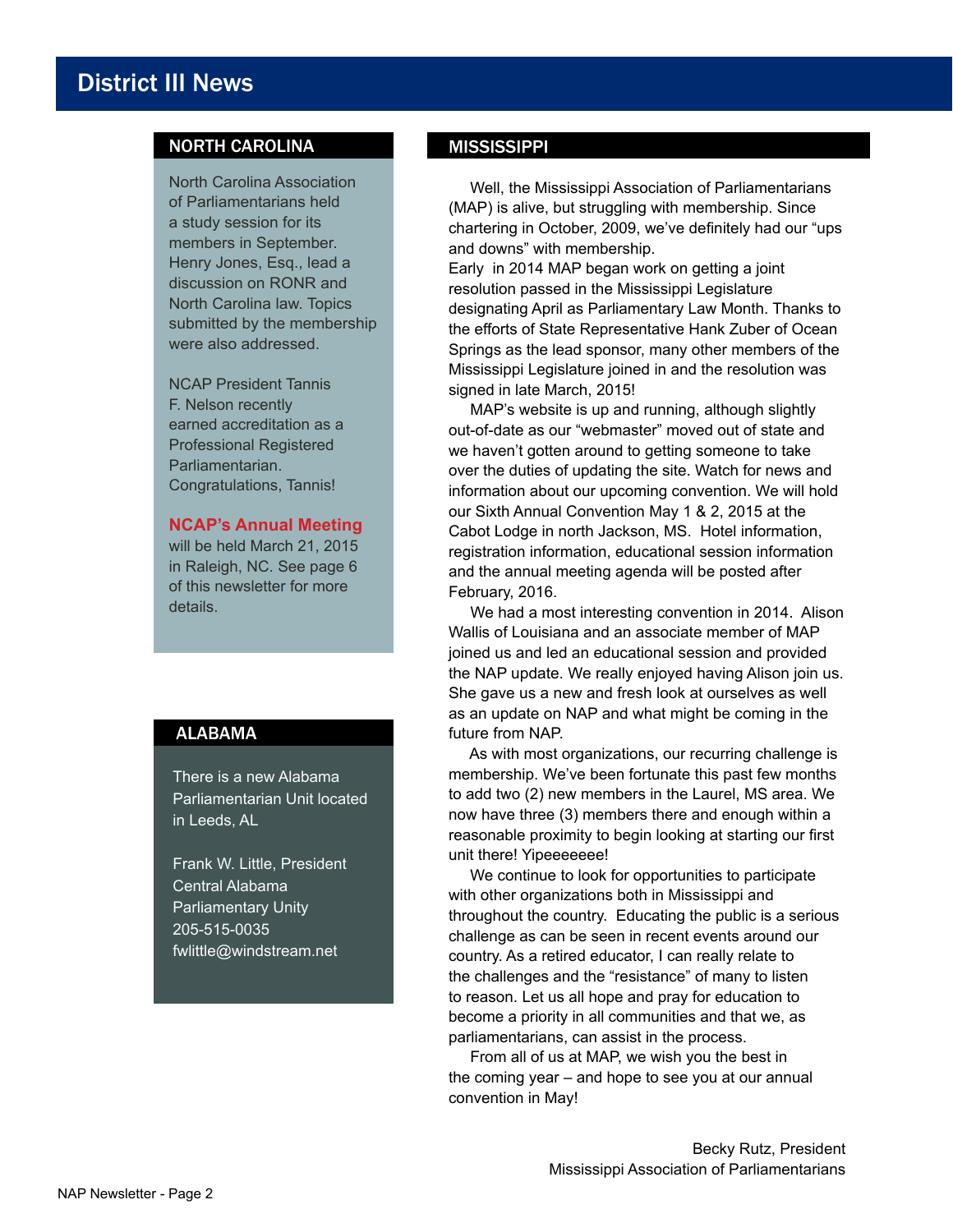#### FLORIDA

The Florida State Association of Parliamentarians (FSAP) had a booth at another trade show for Community Managers and HOA/Condo Board members. It was held in Orlando, September 26th. FSAP is "Reaching Out" to spread the word of what a parliamentarian is, who we are and how we can help their associations. The FSAP Education Outreach Chairperson, Elizabeth Cogswell, Tim Wynn, PRP, Todd Wynn, Karen Price and Pat Rosenthal were manning the booth for FSAP. This is the third show for the Education Outreach Committee.



#### SOUTH CAROLINA

I am happy to report that SCAP will soon have another unit up and going. The Low Country Study Group in Charleston voted on Thursday to pursue organization.

There are three NAP memebers (Sylvia Arrowwood, RP; Liz Guthridge, PRP, and Carol Rees) who will be joining them. They have several persons who have committed to studying for membership in NAP. I expect them to have met all requirements and be ready to organize sometime in the fall of 2014. Thomas Sheridan and Dan Douglas are the apparent leaders of the group.

The SCAP Annual Meeting is Saturday, April 11, 2015 from 8:30-3:30, at 111 Research Drive in Columbia, SC. Evan Lemoine will attend as the NAP National Representative. Registration fee is \$40 and should be mailed to Louis I Hodges 1114 Berkley Court, West Columbia, SC 29170. Make checks payable to SCAP.



*South Carolina members and President Ann Guiberson, PRP at the National Training Conference in Oklahoma, during August 2014.*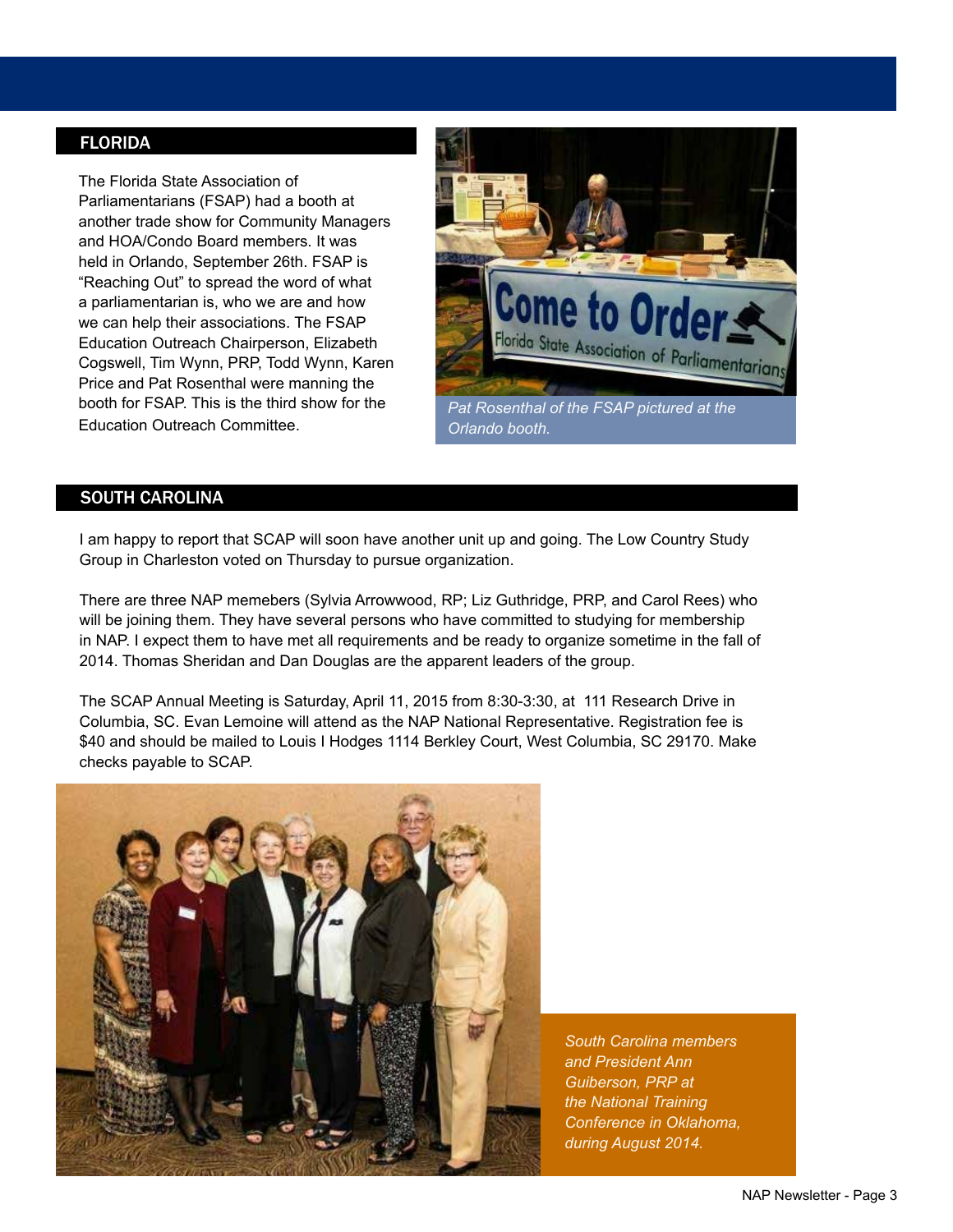# District III News

#### GEORGIA

## **Preparation for a Competition: A Collaborative Effort to Serve Youth**

By Pat Summers, RP

Collaboration to Prepare a Competitive Team

What is a collaborative effort to serve youth? In April 2014, the Georgia Association of Parliamentarians (GAP) President Corliss Baker received a request for training for a Parliamentary Procedures team with eight middle



school students. The team wanted to prepare to participate in the National Family, Career and Community Leaders of America (FCCLA) competition. GAP received the request about two months after the team attended the Annual GAP Meeting in February 2014. The team attended the Annual meeting in uniform wearing red blazers. And, they participated actively in discussions. The Family and Consumer Sciences teacher/FCCLA advisor Lillian M. Mitchell from the sixth largest metropolitan Atlanta school district coordinated the venture with GAP so her students would receive expert coaching for the competition.

#### **Working with the Advisor**

What was the role of the advisor? The advisor sent details that included the students' typical practice schedule with additional sessions for extra practice impressive! The team wanted to be competitive and they were willing to make an investment to reach their



goal. Further, preliminary information also included a rubric about the team's performance in the FCCLA State Leadership Meeting. The rubric showed having "rich dialogue during their debates" as an area of concern - a concrete source of direction. Now, the training initiative had further clarity in determining areas of focus.

Letting the work begin involved preparing GAP members for their roles tailored to meet the needs of students eager to advance their learning. The Education Committee, chaired by Gloria Cofer, PRP, served in the leadership role to organize the eight-week parliamentary course. Six association members participated in various aspects of the process with several serving as presenters. To deliver parliamentary information, presenters were Corliss Baker, GAP President; Gloria Cofer, PRP; Carol Davis, PRP, Membership Chairperson; Marcia Chandler; and Ray Daniels, GAP Vice President. Pat Summers, RP, GAP Parliamentarian and Dogwood Unit Treasurer, also participated in the process.

#### **Preparation for the Journey**

To prepare GAP members for their roles, the Education Committee worked feverishly to clarify expectations, develop a curriculum, and embark on a journey of teaching parliamentary procedure to increase the performance skills of students in grades six through eight. These students were exemplary in their readiness for the journey. They were focused, attentive, interested, prepared and excited about learning parliamentary procedure. They wanted to become better equipped for the challenge that confronted them. These students were ready to work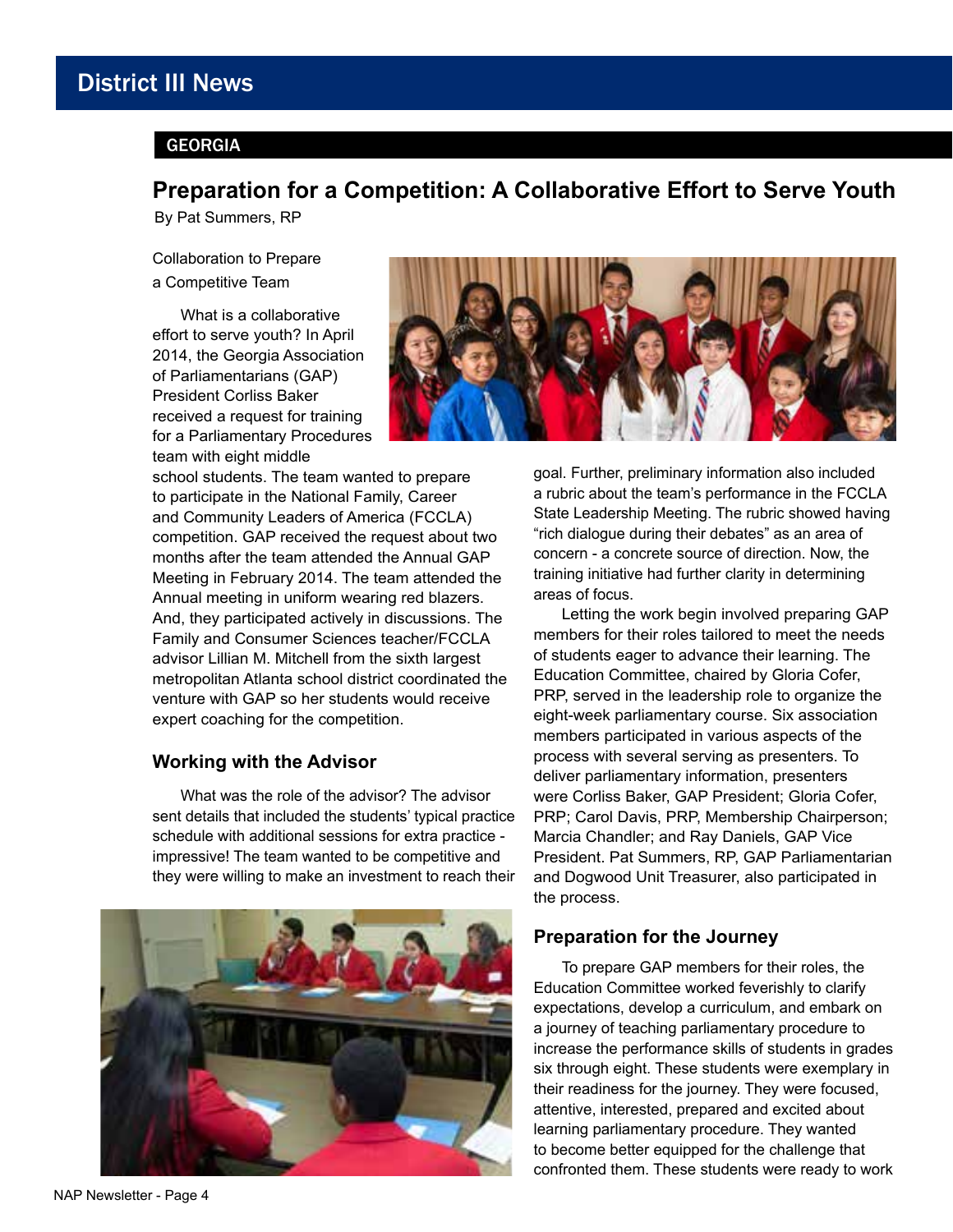- even to complete homework assignments and other follow-up related to sessions. This group was a highly competitive team in the making.

#### **Presentation Topics**

Let's review the topics covered: Presentations focused on topics such as Deliberative Assembly and Its Rules; Handling a Motion; and Motions: 13 Ranking Motions. Incidental, Motions that bring business back, and Renewal of Motions. Other areas of instruction included Order of Business/ Conduct of Business: Rules of Debate, Committees, Reports of Officers, Boards and Parliamentary Terminology. While students received theoretical knowledge, the issue surfaced that they wanted more practical application experiences to help them competitively.

#### **Let's Celebrate!**

The results are in! After eight weeks of sessions, the team traveled to San Antonio, Texas, July 6-10, 2014 for the FCCLA national Leadership Conference and the national STAR events competition. An e-mail from the Education Committee chairman stated, "The team has received a silver medal!! Way to go, Babb!!! We're very proud of them!!" The celebration continued, GAP received an invitation to "Please plan to attend the CCPS Board Meeting on August 4th where all CTAE National Competitors will be recognized." The district-level celebration included a reception for honorees. This event ended another successful event for GAP in paving the way for improving the parliamentary

performance of eight middle school students as they celebrated their recognition during the national FCCLA competition. And now the door opens for GAP to respond to a request from another group of students.



# **A Workshop:**

# **Georgia Association of Parliamentarians and City of Atlanta Neighborhood Planning Unit Officers**

By Pat Summers, RP

The Georgia Association of Parliamentarians (GAP) presented a workshop in mid-August for City of Atlanta Neighborhood Planning Units focusing primarily on basic parliamentary skills. The organization worked continuously with GAP President Corliss Baker to arrange parliamentary services for such a receptive group. The Education Committee, chaired by Gloria F. Cofer, PRP, developed the curriculum for the presentation. Seven association members participated in various aspects of the process with several serving as presenters during the five-hour workshop sponsored by the City of Atlanta, Office of Planning, for officers of Neighborhood Planning Units (NPU).

#### **What are Neighborhood Planning Units?**

The City of Atlanta has 25 NPUs which are citizen advisory councils that make recommendations to the Mayor and City Council on zoning, land use, and other planning issues. Operating for about 40 years since 1974, the NPU system provides a vehicle for meaningful, two-way communication between citizens and city government. Each NPU meets monthly to consider community concerns. Easy access is available on the city's website which provides detailed